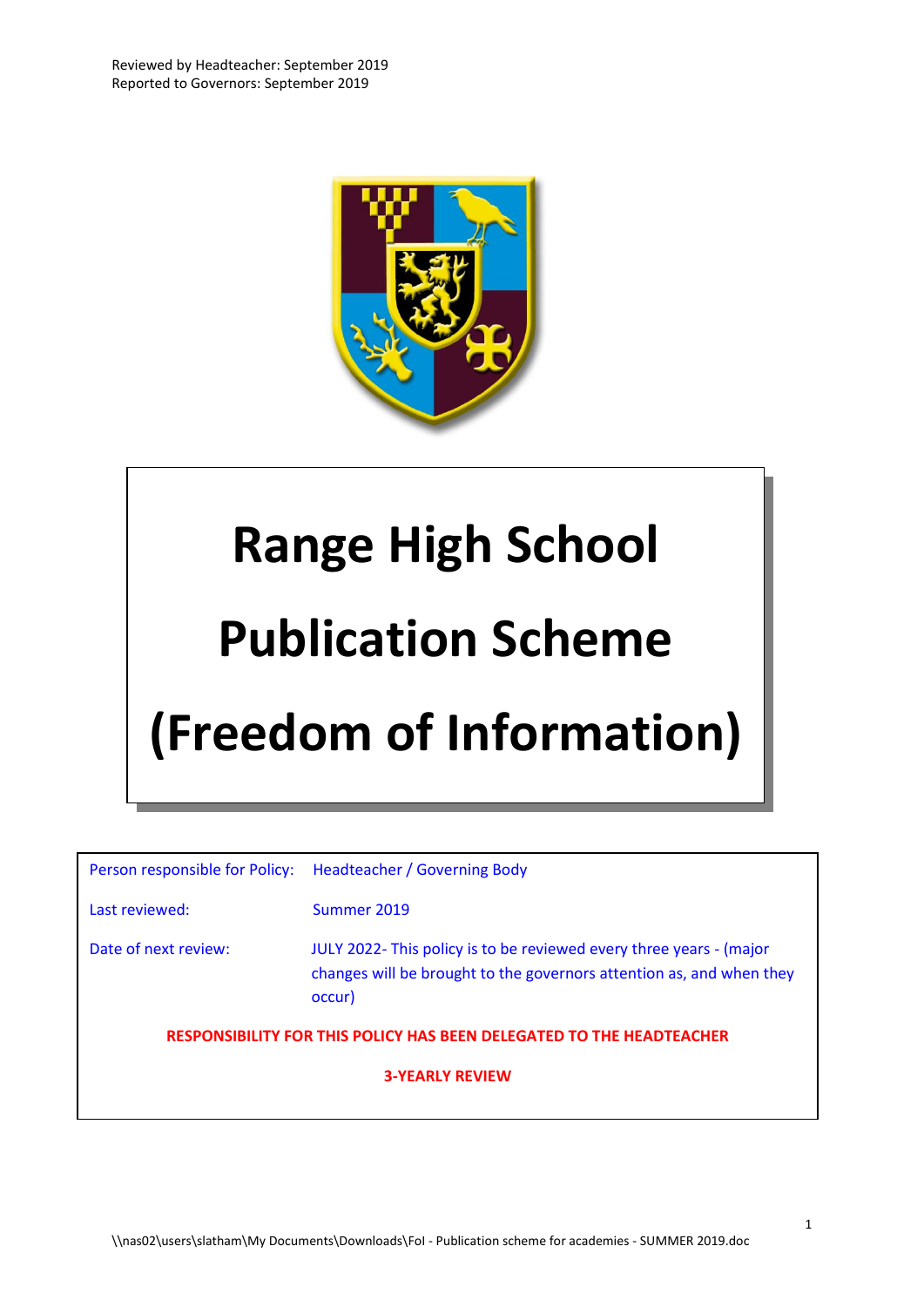## **Freedom of Information Act Publication Scheme for Academies**

### **Range High School**

This publication scheme has been prepared and approved by the Information Commissioner. It may be adopted without modification by any public authority without further approval and will be valid until further notice. (2015 version)

This publication scheme commits the school to make information available to the public as part of its normal business activities. The information covered is included in the classes of information mentioned below, where this information is held by the school. Additional assistance is provided to the definition of these classes in sector specific guidance manuals issued by the Information Commissioner.

The scheme commits the school:

- To proactively publish or otherwise make available as a matter of routine, information, including environmental information, which is held by the authority and falls within the classifications below.
- To specify the information which is held by the authority and falls within the classifications below.
- To proactively publish or otherwise make available as a matter of routine, information in line with the statements contained within this scheme.
- To produce and publish the methods by which the specific information is made routinely available so that it can be easily identified and accessed by members of the public.
- To review and update on a regular basis the information the authority makes available under this scheme.
- To produce a schedule of any fees charged for access to information which is made proactively available.
- To make this publication scheme available to the public.
- To publish any dataset held by the school that has been requested, and any updated versions it holds, unless the school is satisfied that it is not appropriate to do so; to publish the dataset, where reasonably practicable, in an electronic form that is capable of re-use; and, if any information in the dataset is a relevant copyright work and the public authority is the only owner, to make the information available for reuse under the terms of the Re-use of Public Sector Information Regulations 2015, if they apply, and otherwise under the terms of the Freedom of Information Act section 19.

The term 'dataset' is defined in section 11(5) of the Freedom of Information Action. The term 'relevant copyright work' is defined in section 19(8) of that Act.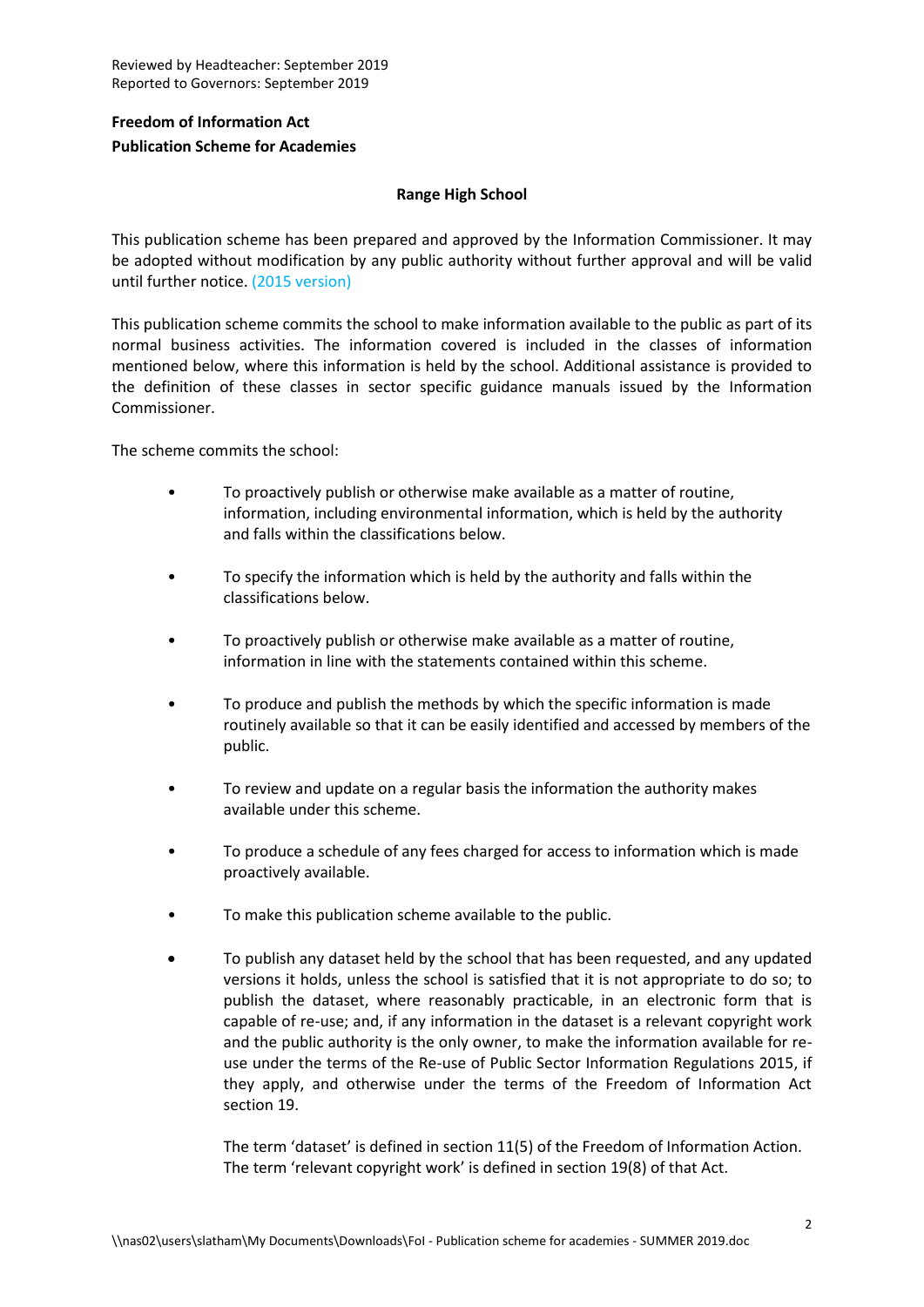#### **Classes of Information**

#### **Who we are and what we do**

Organisational information, locations and contacts, constitutional and legal governance

#### **What we spend and how we spend it**

Financial information relating to projected and actual income and expenditure, tendering, procurement and contracts

#### **What our priorities are and how we are doing**

Strategy and performance information, plans, assessments, inspections and reviews.

#### **How we make decisions**

Policy proposals and decisions. Decision making processes, internal criteria and procedures, consultations.

#### **Our policies and procedures**

Current written protocols for delivering our functions and responsibilities.

#### **Lists and Registers**

Information held in registers required by law and other lists and registers relating to the functions of the authority.

#### **The Services we Offer**

Advice and guidance, booklets and leaflets, transactions and media releases. A description of the services offered.

The classes of information will not generally include:

- Information the disclosure of which is prevented by law, or exempt under the Freedom of Information Act, or is otherwise properly considered to be protected from disclosure.
- Information in draft form.
- Information that is no longer readily available as it is contained in files that have been placed in archive storage, or is difficult to access for similar reasons.

The information covered by this scheme and how it can be obtained is shown on Pages 5-12 of this document.

In exceptional circumstances some information may be available only by viewing in person. Where this manner is specified, contact details are provided. An appointment to view the information will be arranged within a reasonable timescale.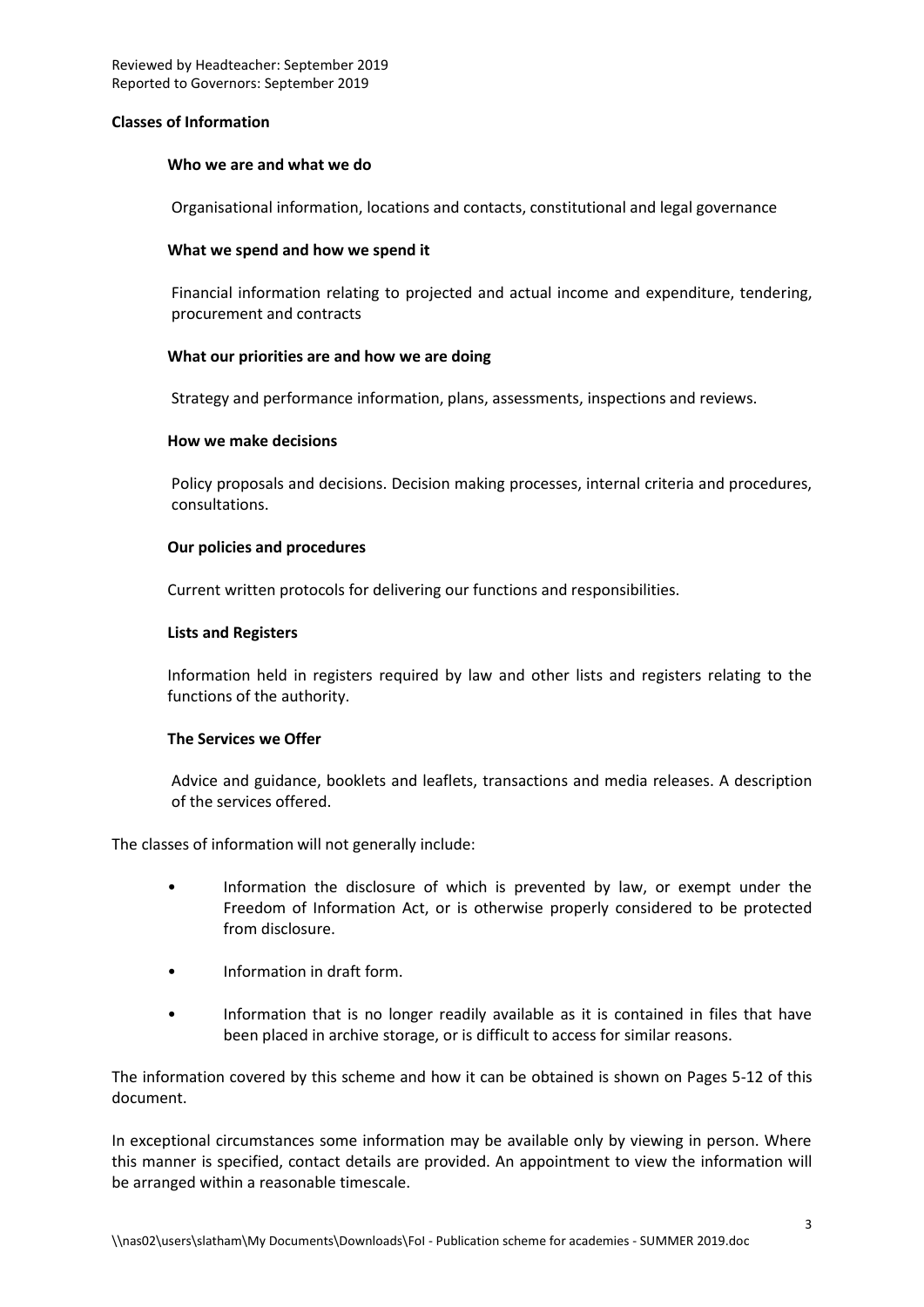Information will be provided in English. Where we are legally required to translate any information, we will do so.

Obligations under disability and discrimination legislation and any other legislation to provide information in other forms and formats will be adhered to when providing information in accordance with this scheme.

#### **Charges which may be made for Information published under this scheme**

The purpose of this scheme is to make the maximum amount of information readily available at minimum inconvenience and cost to the public. Charges made by the school for routinely published material will be justified and transparent and kept to a minimum.

Material which is published and accessed on a website will be provided free of charge.

Charges may be made for information subject to a charging regime specified by Parliament.

Charges may be made for actual disbursements incurred such as:

- photocopying
- postage and packaging
- the costs directly incurred as a result of viewing information

Charges may also be made for information provided under this scheme where they are legally authorised, they are in all the circumstances, including the general principles of the right of access to information held by public authorities, justified and are in accordance with a published schedule or schedules of fees which is readily available to the public.

If a charge is to be made, confirmation of the payment due will be given before the information is provided. Payment may be requested prior to provision of the information.

#### **Written Requests**

Information held by a public authority that is not published under this scheme can be requested in writing, when its provision will be considered in accordance with the provisions of the Freedom of Information Act. Please contact, in the first instance:

Mr T Dolly Deputy Headteacher Range High School Stapleton Road Formby Liverpool L37 2YN Tel: 01704 835614

The method by which information published under this scheme will be made available is shown on Pages 5-12 of this document.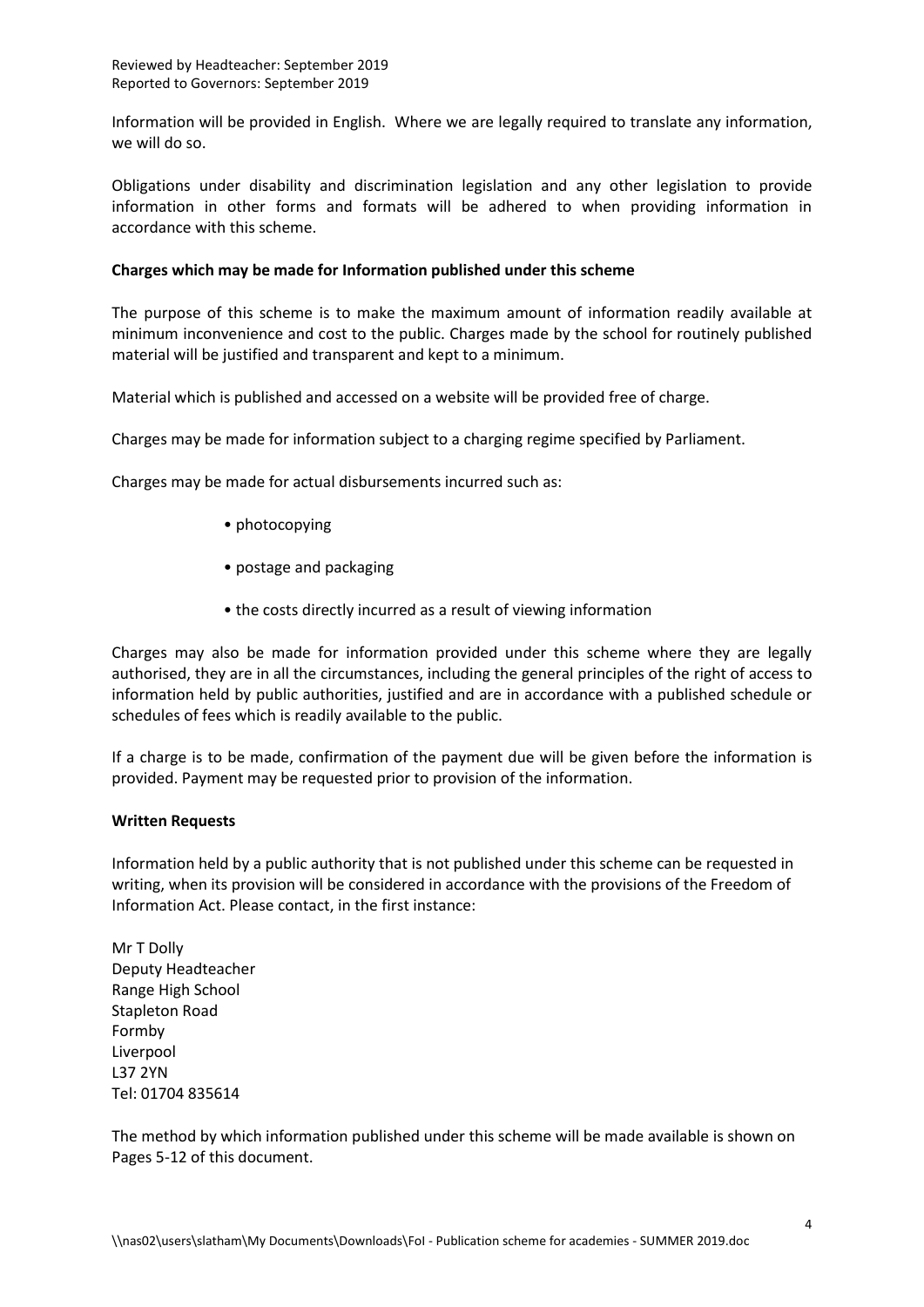Reported to Governors: September 2019

## **Freedom of Information**

**Guide to information available from Range High School under the publication scheme**

| Information to be published                                                        | How the information can be | Charge          |
|------------------------------------------------------------------------------------|----------------------------|-----------------|
|                                                                                    | obtained                   |                 |
| Who we are and what we do                                                          |                            |                 |
| (Organisational information, structures, locations and contacts)                   | Hard copy and / or website | 12p per A4 page |
|                                                                                    |                            |                 |
| This will be current information only                                              |                            |                 |
| Academy Funding Agreement - a link to the document on the Department for           | Hard copy and website      | 12p per A4 page |
| Education's website                                                                |                            |                 |
| Academy Order (if applicable)                                                      | Hard copy                  | 12p per A4 page |
|                                                                                    |                            |                 |
| School staff and structure - names of key personnel                                | Hard copy                  | 12p per A4 page |
| Governing body - names and contact details of the governors and the basis of their | Website                    |                 |
| appointment                                                                        |                            |                 |
|                                                                                    | Website                    |                 |
| School session times, term dates and holidays                                      |                            |                 |
| Location and contact information - address, telephone number and website           | Website                    |                 |
| Contact details for the Headteacher and the Governing Body                         | Hard copy and website      | 12p per A4 page |
|                                                                                    |                            |                 |
| <b>School Prospectus</b>                                                           | Hard copy and website      | 12p per A4 page |
| School Session times and term dates                                                | Hard copy and website      | 12p per A4 page |
|                                                                                    |                            |                 |
| GCSE results - a link to the data on the Department for Education's website        | Website                    |                 |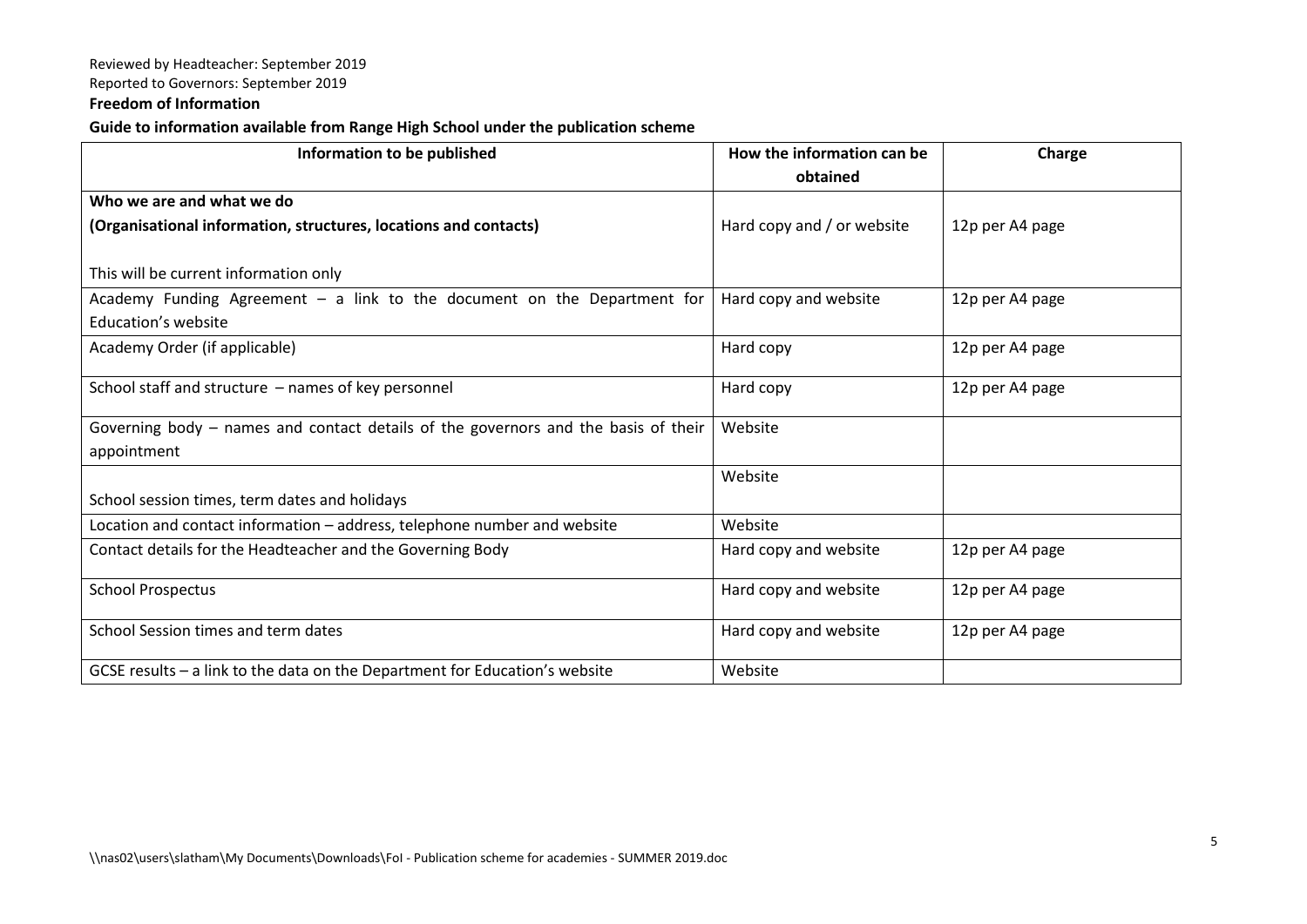#### Reviewed by Headteacher: September 2019 Reported to Governors: September 2019

| Information to be published                                                     | How the information can be | Charge          |
|---------------------------------------------------------------------------------|----------------------------|-----------------|
|                                                                                 | obtained                   |                 |
| What we spend and how we spend it                                               |                            |                 |
| (Financial information relating to projected and actual income and expenditure, | Hard copy                  | 12p per A4 page |
| procurement, contracts and financial audit)                                     |                            |                 |
|                                                                                 |                            |                 |
| This should be a minimum of current and the previous two years financial years  |                            |                 |
| (accounts that have been filed with the Charity Commission and Companies        |                            |                 |
| House).                                                                         |                            |                 |
|                                                                                 | Hard copy                  | 12p per A4 page |
| Annual budget plan and financial statements                                     |                            |                 |
| Capital funding - details of capital funding allocated to the school along with | Hard copy                  | 12p per A4 page |
| information on related building projects and other capital projects             |                            |                 |
| Additional funding - Income generation schemes and other sources of funding.    | Hard copy                  | 12p per A4 page |
| Procurement and contracts - details of procedures used for the acquisition of   |                            | 12p per A4 page |
| goods and services. Details of contracts that have gone through a formal        | Hard copy                  |                 |
| tendering process.                                                              |                            |                 |
| Staffing and grading structure                                                  | Hard copy                  | 12p per A4 page |
|                                                                                 |                            |                 |
| Pay policy - a statement of the Academy's policy on procedures regarding        | Hard copy                  | 12p per A4 page |
| teachers' pay.                                                                  |                            |                 |
| Governors' allowances - Details of allowances and expenses that can be claimed  | Hard copy                  | 12p per A4 page |
| or incurred.                                                                    |                            |                 |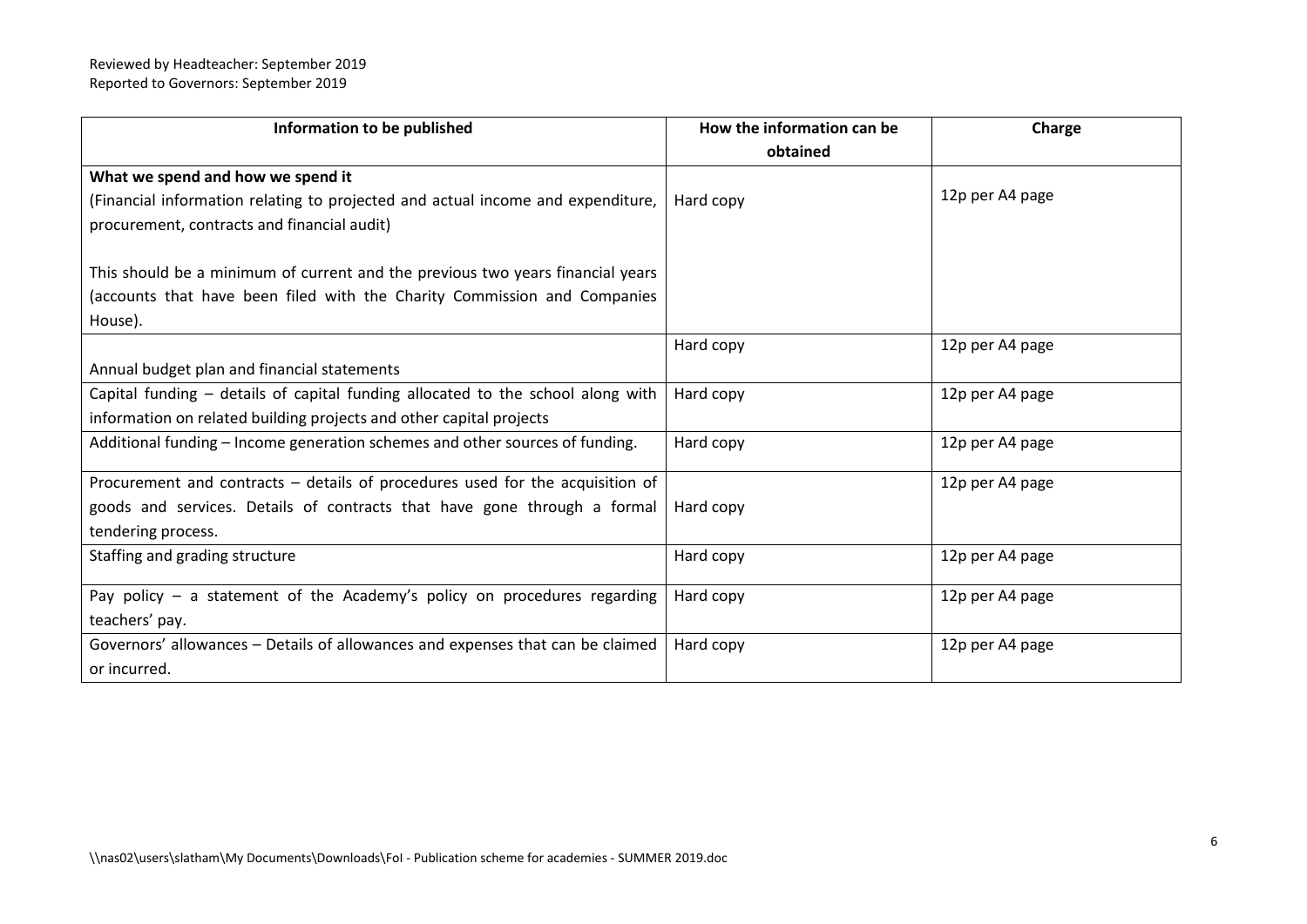| Information to be published                                                                                                     | How the information can be<br>obtained | Charge          |
|---------------------------------------------------------------------------------------------------------------------------------|----------------------------------------|-----------------|
| What our priorities are and how we are doing<br>(Strategies and plans, performance indicators, audits, inspections and reviews) | Hard copy and / or website             | 12p per A4 page |
| Current information should be published.                                                                                        |                                        |                 |
| School profile                                                                                                                  | Website                                |                 |
| Government supplied performance data                                                                                            | Website                                |                 |
| OFSTED report – summary and full report                                                                                         | Hard copy and / or website             | 12p per A4 page |
| Performance management information                                                                                              | Hard copy                              | 12p per A4 page |
| School's future plans – any major proposals on safeguarding and promoting the                                                   | Hard copy                              | 12p per A4 page |
| welfare of children.                                                                                                            |                                        |                 |
| Child protection – policies and procedures on safeguarding and promoting the                                                    | Hard copy                              | 12p per A4 page |
| welfare of children.                                                                                                            |                                        |                 |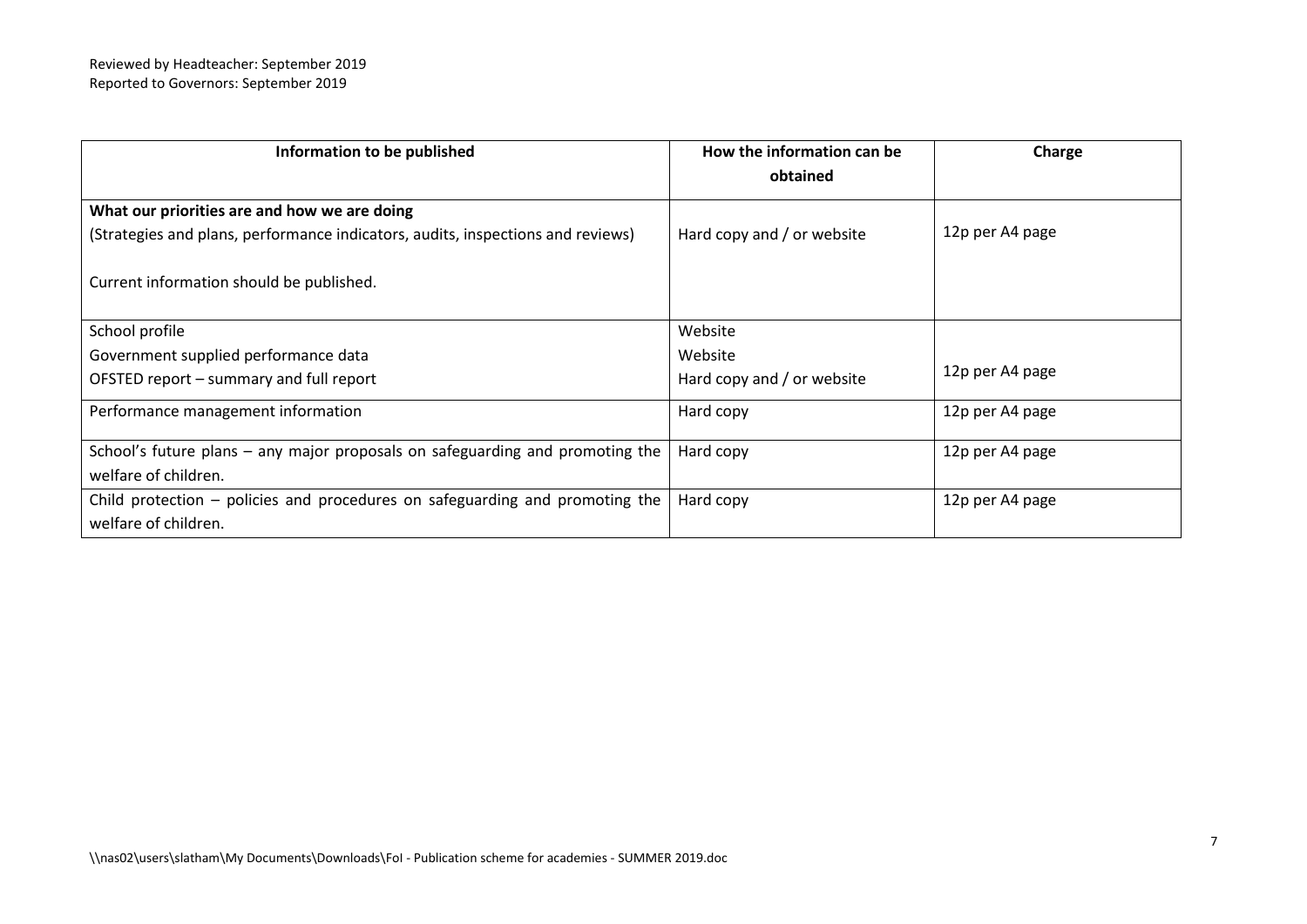## Reviewed by Headteacher: September 2019

Reported to Governors: September 2019

| Information to be published                                                    | How the information can be                              | Charge          |
|--------------------------------------------------------------------------------|---------------------------------------------------------|-----------------|
|                                                                                | obtained                                                |                 |
| How we make decisions                                                          |                                                         |                 |
| (Decision making processes and records of decisions)                           | Full Governing Body Minutes<br>$\overline{\phantom{a}}$ |                 |
|                                                                                | website                                                 |                 |
| Current and previous three years as a minimum                                  |                                                         |                 |
|                                                                                |                                                         |                 |
| Admissions policy - arrangements and procedures and right of appeal – include  | Hard copy and website                                   | 12p per A4 page |
| information on application numbers and number of successful applicants by each |                                                         |                 |
| oversubscription criteria.                                                     |                                                         |                 |
| Governing body meeting agendas, papers and minutes $-$ information that is $ $ | Hard copy and website                                   | 12p per A4 page |
| properly considered to be private should be excluded.                          |                                                         |                 |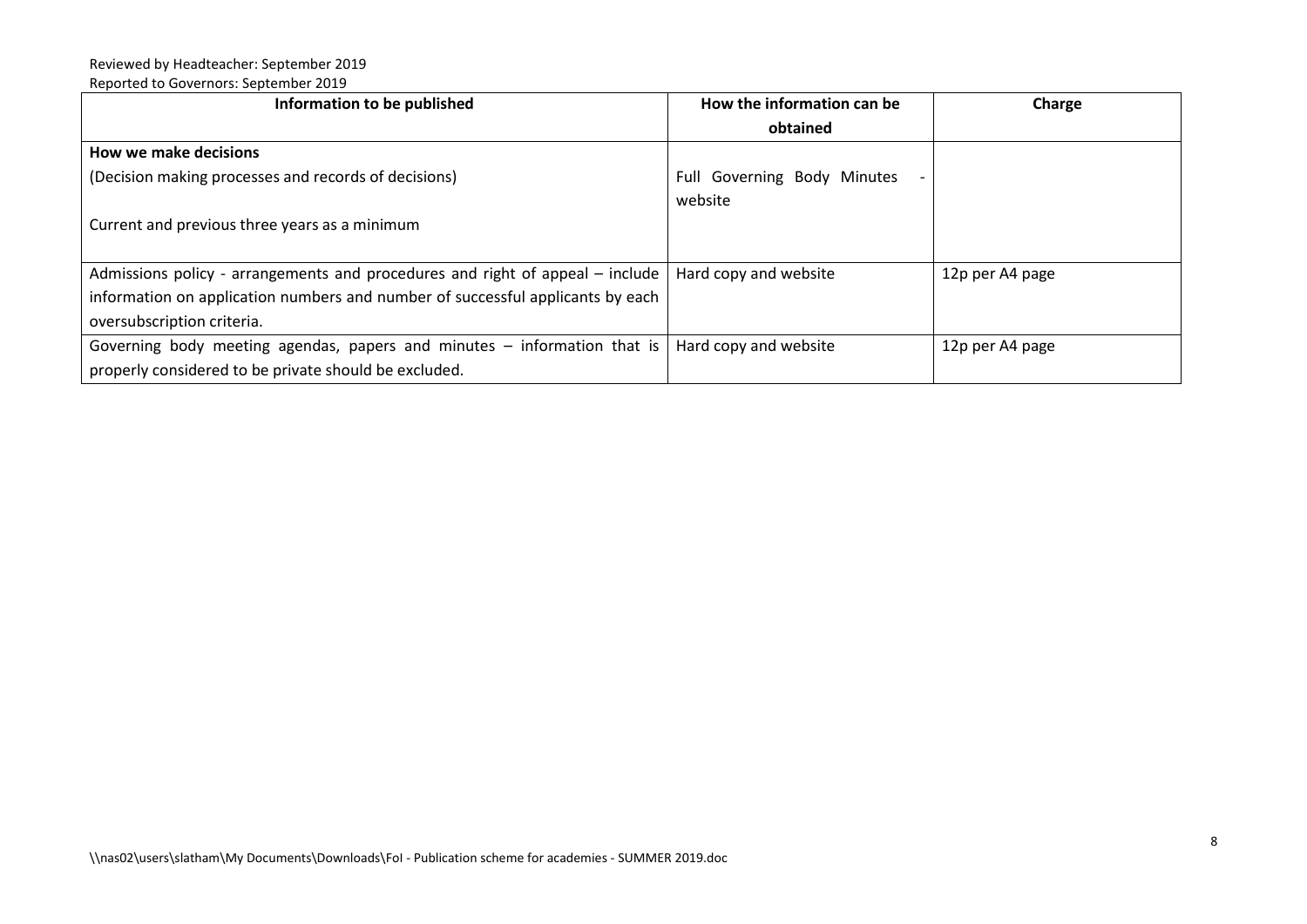# Reviewed by Headteacher: September 2019

Reported to Governors: September 2019

| Information to be published                                                         | How the information can be<br>obtained | Charge          |
|-------------------------------------------------------------------------------------|----------------------------------------|-----------------|
| Our policies and procedures                                                         |                                        |                 |
| (Current written protocols, policies and procedures for delivering our services and | Hard copy                              |                 |
| responsibilities)                                                                   |                                        | 12p per A4 page |
|                                                                                     |                                        |                 |
| Current information only                                                            |                                        |                 |
|                                                                                     |                                        |                 |
| School policies including:                                                          |                                        |                 |
| Charging and remissions policy<br>$\bullet$                                         | Hard copy                              |                 |
| Health and Safety and risk assessment<br>$\bullet$                                  |                                        | 12p per A4 page |
| Complaints procedure<br>$\bullet$                                                   |                                        |                 |
| Staff conduct policy<br>$\bullet$                                                   |                                        |                 |
| Discipline and grievance policies                                                   |                                        |                 |
| Pay policy<br>$\bullet$                                                             |                                        |                 |
| Staffing structure implementation plan<br>$\bullet$                                 |                                        |                 |
| Information request handling policy<br>$\bullet$                                    |                                        |                 |
| Staff recruitment policies<br>$\bullet$                                             |                                        |                 |
| Pupil and curriculum policies, including:                                           |                                        |                 |
| Home-school agreement<br>$\bullet$                                                  | Hard copy and/or website               | 12p per A4 page |
| Curriculum                                                                          |                                        |                 |
| Sex education<br>$\bullet$                                                          |                                        |                 |
| Special education needs<br>$\bullet$                                                |                                        |                 |
| Accessibility                                                                       |                                        |                 |
| Race equality                                                                       |                                        |                 |
| Collective worship                                                                  |                                        |                 |
| Careers education                                                                   |                                        |                 |
| Pupil discipline                                                                    |                                        |                 |
| Records management and personal data policies                                       |                                        |                 |
|                                                                                     |                                        | 12p per A4 page |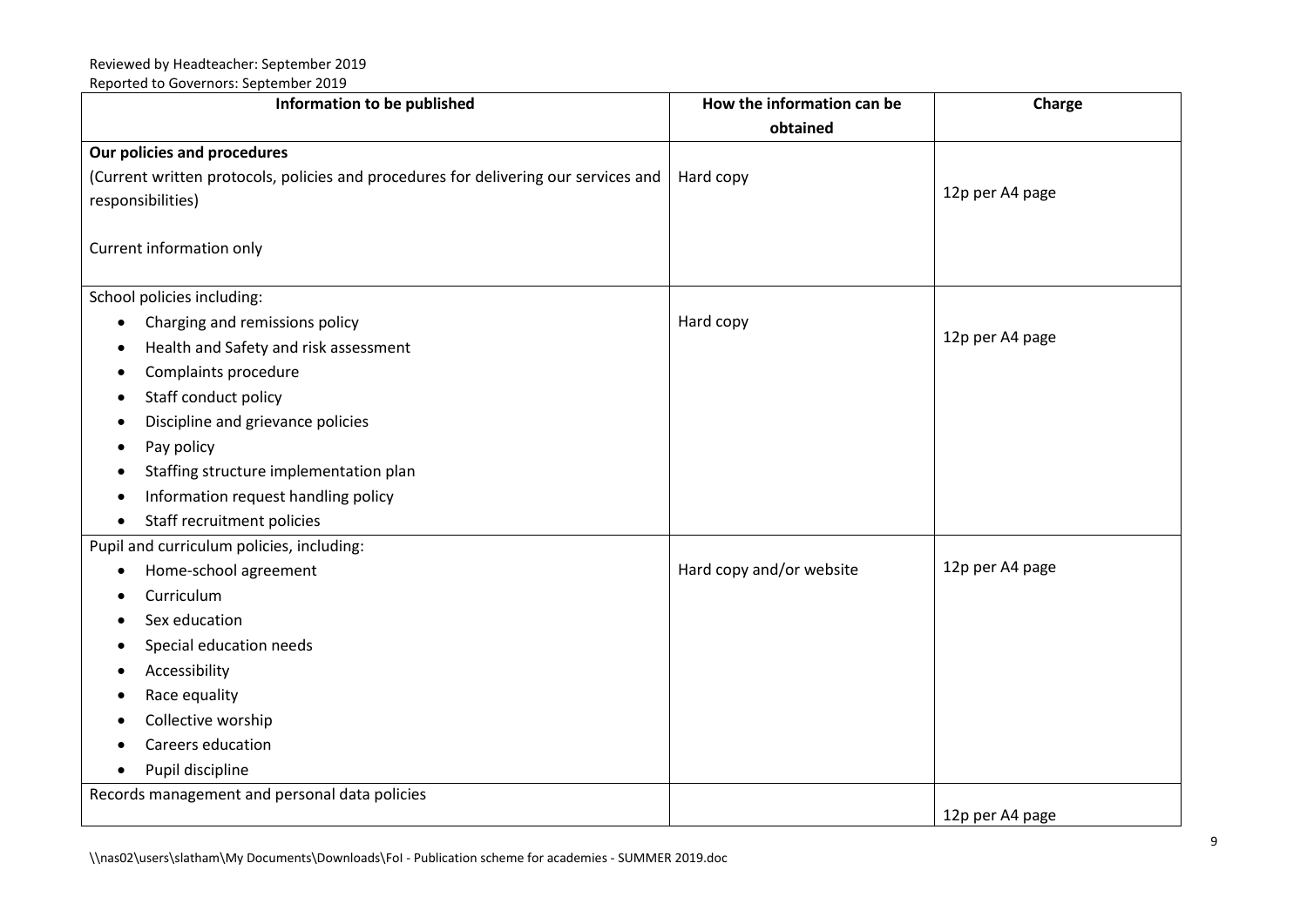#### Reviewed by Headteacher: September 2019 Reported to Governors: September 2019

| Information security<br>$\bullet$                                                                 | Hard copy |                 |
|---------------------------------------------------------------------------------------------------|-----------|-----------------|
| Records retention                                                                                 |           |                 |
| Destruction and archive policies                                                                  |           |                 |
| Data Protection policies                                                                          |           |                 |
| Equality and diversity                                                                            |           |                 |
| (Policies, schemes, statements, procedures and guidelines relating to equal                       |           |                 |
| opportunities)                                                                                    |           |                 |
| Policies and procedures for the recruitment of staff – details of vacancies<br>should be included | Hard copy | 12p per A4 page |
| Charging regimes and policies                                                                     |           |                 |
| This should include details of any statutory charging regimes. Charging policies                  | Hard copy | 12p per A4 page |
| should include details of charges made for information routinely published. They                  |           |                 |
| should clearly state what costs are to be recovered, the basis on which they are                  |           |                 |
| made and how they are calculated.                                                                 |           |                 |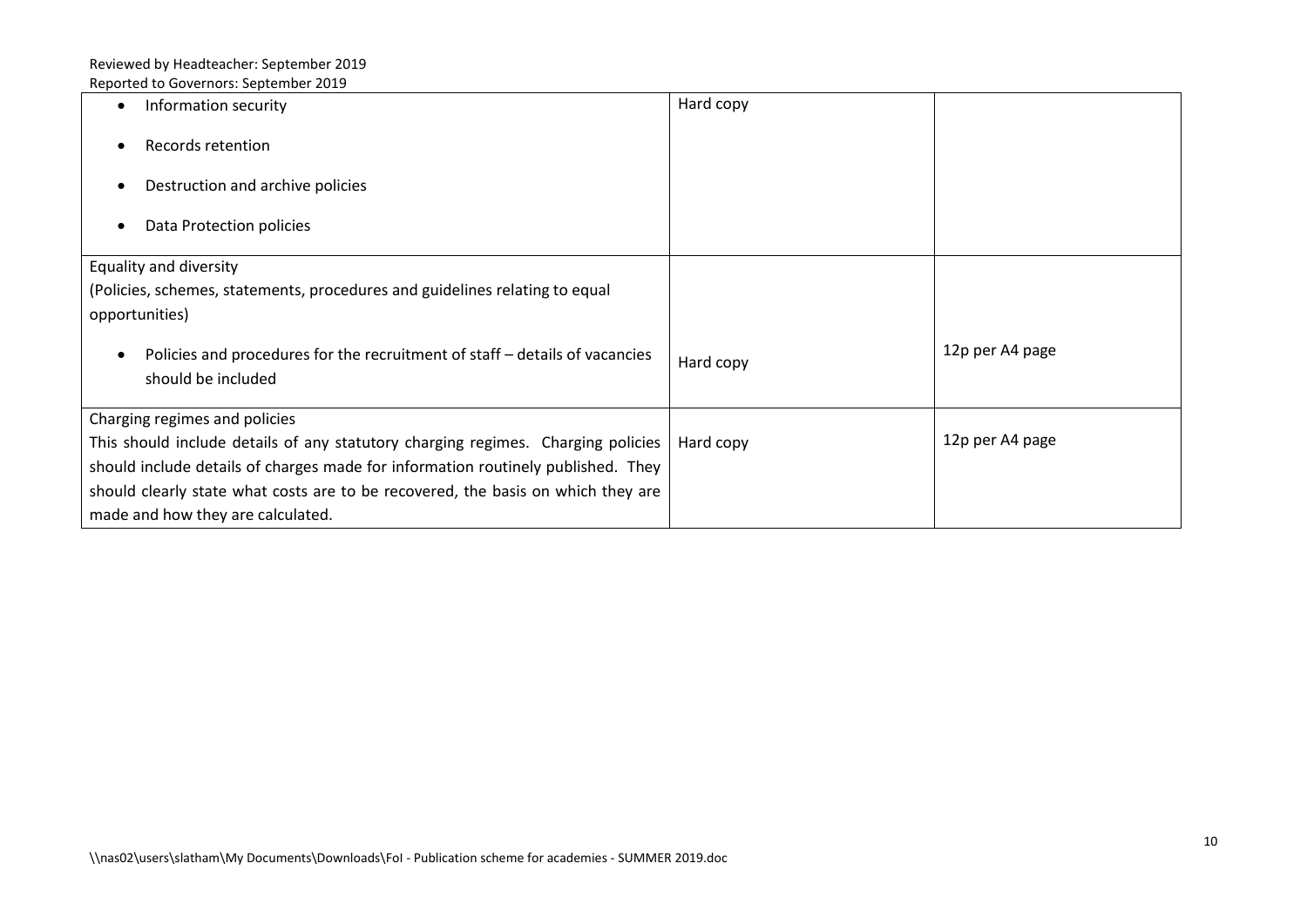| Reported to Governors: September 2019 |
|---------------------------------------|
|---------------------------------------|

| Information to be published                                                  | How the information can be        | Charge          |
|------------------------------------------------------------------------------|-----------------------------------|-----------------|
|                                                                              | obtained                          |                 |
| <b>Lists and Registers</b>                                                   |                                   |                 |
|                                                                              | (hard copy - some information may | 12p per A4 page |
| Currently maintained lists and registers only                                | only be available for inspection) |                 |
|                                                                              |                                   |                 |
|                                                                              |                                   |                 |
| Curriculum circulars and statutory instruments                               | Hard copy                         | 12p per A4 page |
| Disclosure logs                                                              | Information only                  |                 |
|                                                                              |                                   |                 |
| Asset register                                                               | Information only                  |                 |
| Any information the school is currently legally required to hold in publicly | Hard copy                         | 12p per A4 page |
| available registers                                                          |                                   |                 |